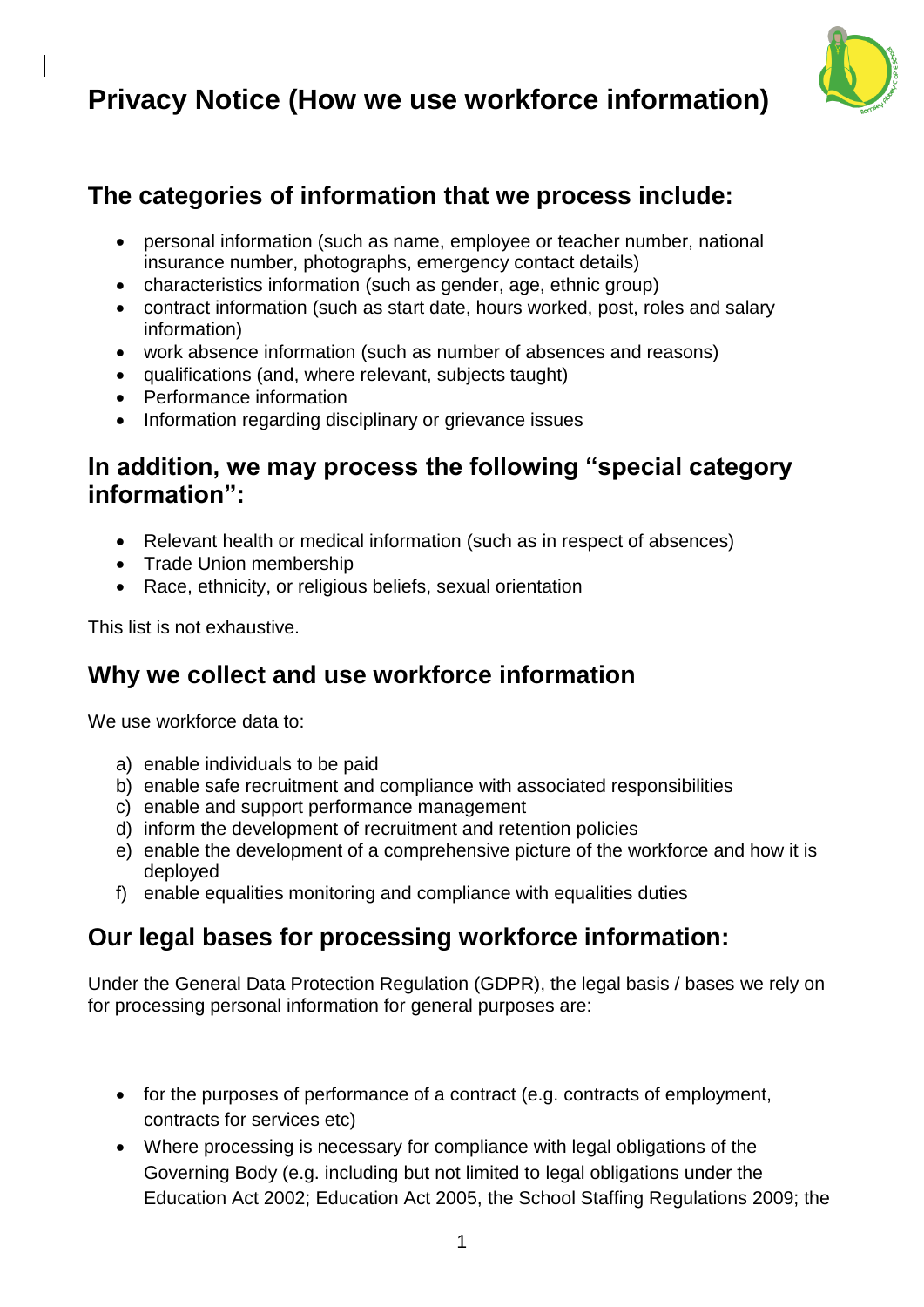

Employment Rights Act 1996, relevant tax law and other employment law obligations)

 Where processing is necessary for the performance of a task carried out in the public interest or exercise of official authority vested in the Governing Body (e.g. education functions associated with running a school).

#### **In addition, concerning any special category data:**

- Where processing is necessary for the purposes of carrying out obligations and exercising rights of the school or staff in the field of employment
- Where processing is necessary for reasons of substantial public interest (e.g. connected to the education functions associated with running a school)
- Where processing is necessary for the purposes of preventive or occupational medicine (e.g. where occupational health advice is sought)

### **Consent**

In some circumstances, we may ask you for explicit consent to enable us to process your data. However, this will normally only be where there is no other legal basis for us to process this information. Where we rely on consent, you may withdraw your consent at any time.

# **Collecting workforce information**

We collect personal information via Staff Contract Forms.

Workforce data is essential for the school's / local authority's operational use. Whilst the majority of personal information you provide to us is mandatory, some of it is requested on a voluntary basis. In order to comply with GDPR, we will inform you at the point of collection, whether you are required to provide certain information to us or if you have a choice in this.

# **Storing workforce information**

We hold data securely for the set amount of time shown in our data retention schedule. For more information on our data retention schedule and how we keep your data safe, please see our records retention Schedule adopted from Hampshire County Council.

# **Who we share workforce information with**

We routinely share some workforce information with:

- The local authority
- the Department for Education (DfE)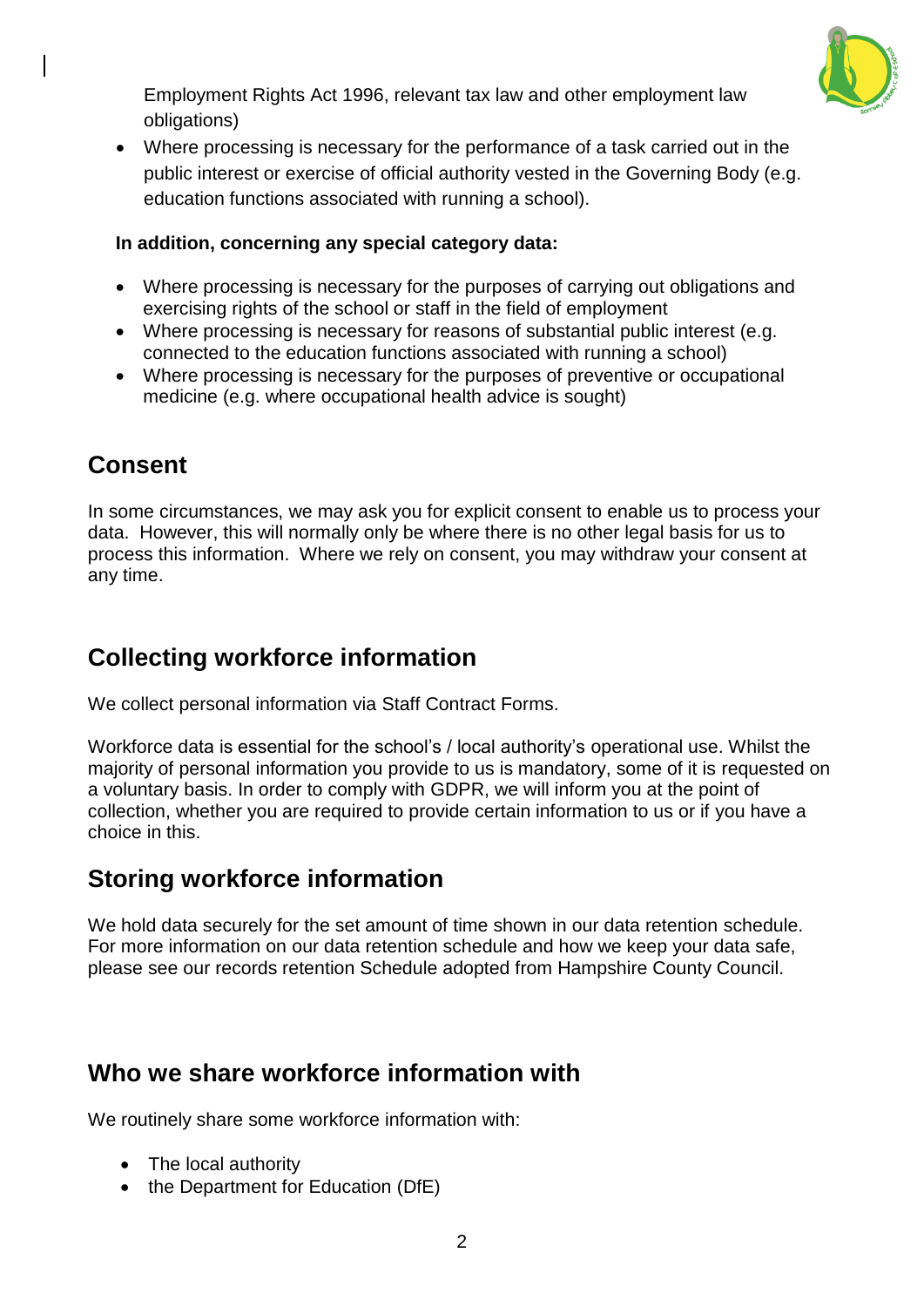

# **Why we share school workforce information**

We do not share information about our workforce members with anyone without consent unless the law and our policies allow us to do so.

**Local authority -** We are required to share information about our workforce members with our local authority (LA) under section 5 of the Education (Supply of Information about the School Workforce) (No 2) (England) Regulations 2007 and amendments.

**Department for Education -** The Department for Education (DfE) collects personal data from educational settings and local authorities via various statutory data collections. We are required to share information about our children and young people with the Department for Education (DfE) for the purpose of those data collections, under:

We are required to share information about our school employees with the Department for Education (DfE) under section 5 of the Education (Supply of Information about the School Workforce) (England) Regulations 2007 and amendments.

To find out more about the data collection requirements placed on us by the Department for Education including the data that we share with them, go to https://www.gov.uk/education/data-collection-and-censuses-for-schools.

We occasionally share workforce information with suppliers (for example a payroll provider, professional HR advisers or occupational health providers) to enable the school to receive services that support our legal obligations to staff (e.g. to pay them) or for the purposes of fulfilling public tasks (e.g. running and staffing a school).

### **Requesting access to your personal data**

Under data protection legislation, you have the right to request access to information about you that we hold. To make a request for your personal information, contact Michelle Bishop our General Data Protection Officer

You also have the right to:

- object to processing of personal data that is likely to cause, or is causing, damage or distress
- prevent processing for the purpose of direct marketing
- object to decisions being taken by automated means
- in certain circumstances, have inaccurate personal data rectified, blocked, erased or destroyed; and
- a right to seek redress, either through the ICO, or through the courts

If you have a concern about the way we are collecting or using your personal data, we ask